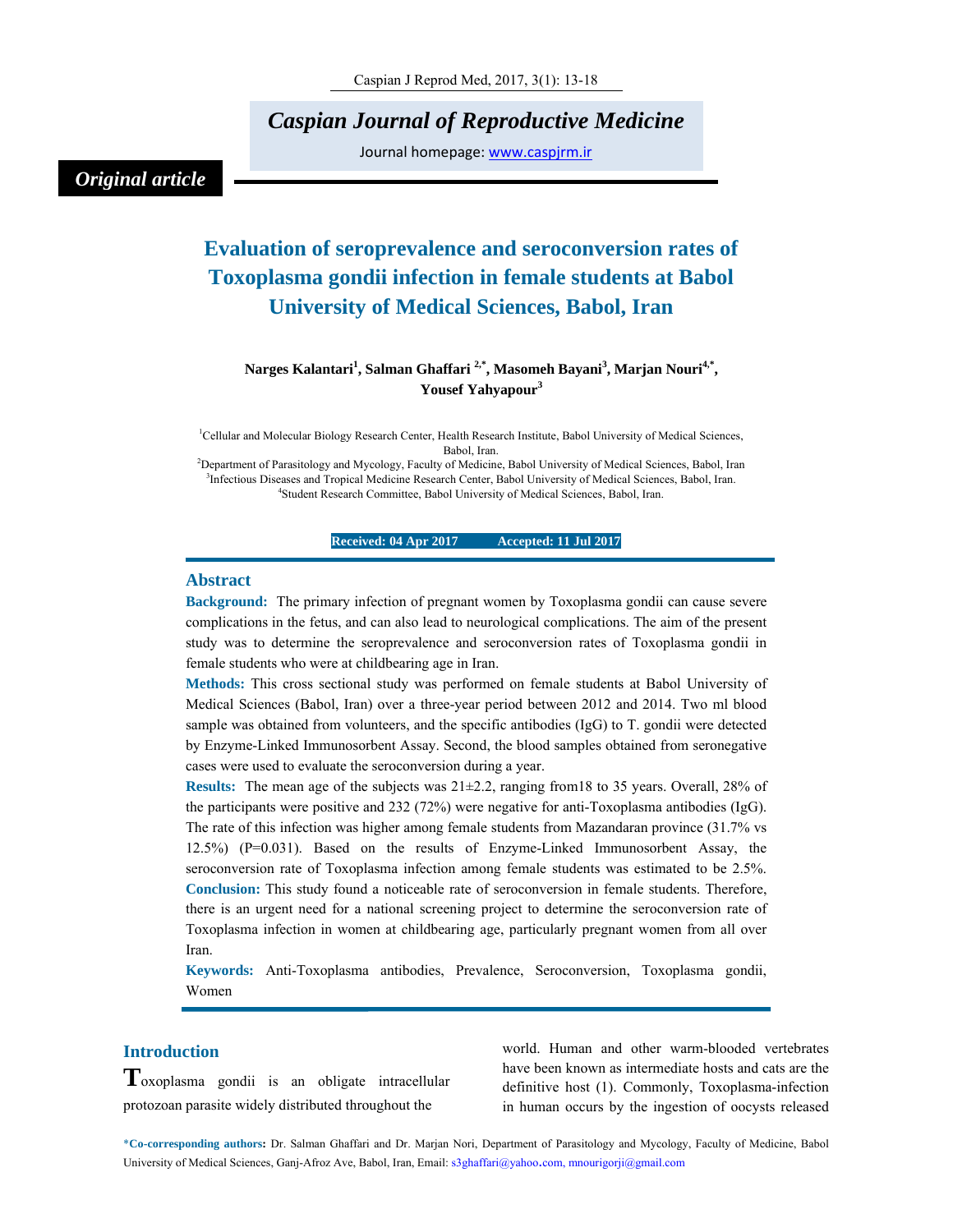from cats' feces or Toxoplasma-tissue cysts via eating raw and under-cooked meat. Toxoplasma is classified as a "Category B pathogen" because the infection can remain in the host for life in a cyst format in various organs such as muscles and the brain. These cysts may be reactivated, which could have life-threatening results (2). However, the course of infection could be generally benign in immunocompetent persons, but it may be life-threatening in immunocompromised individuals (3, 4). Furthermore, T. gondii can be transmitted from a mother to her fetus through the placenta and cause severe complications such as miscarriage, stillbirth, chorioretinitis, cerebral calcifications, and hydrocephalus (5, 6).

The prevalence of congenital toxoplasmosis varies in different epidemic areas ranging from 0.1 to 0.3 per 1000 live births (6). The burden of congenital toxoplasmosis in the United States showed one case for every 10,000 live births, and about 400 newborns have, as a result, acquired congenital toxoplasmosis (2, 7). In France, the overall prevalence and the incidence of congenital toxoplasmosis were 3.3 and 2.9 per 10,000 live births, respectively (8). The prevalence of congenital toxoplasmosis in other European countries, e.g. in Poland, Denmark, Sweden and Switzerland were reported 5.5, 2.1, 0.73 and 4.3 per 10,000 live births, respectively (9-12). The prevalence rate of congenital toxoplasmosis is extensively higher in developing countries such as Argentina and Brazil, for which the rates have been reported to be 5.8 and 5-23 per 10, 000 live births (13, 14).

However, several studies on the seroprevalence of toxoplasmosis in adults, pregnant women in particular, have already been performed in Iran. The results of these studies demonstrated that the rate of toxoplasmosis was between 23.7-71.3% (15, 16). According to one study performed on pregnant women and their offspring in Iran, it was found that the risk of infection during pregnancy in seronegative individuals was 14 per 1000 in Tehran. It was also found that the risk of congenital toxoplasmosis was 6.1 per1000 live births (17). Currently, there is no screening program for pregnant women in Iran, and the incidence and the prevalence of Toxoplasma infection are mainly unclear. In order to plan a strategic approach for the prevention of congenital toxoplasmosis, it is necessary to know the seroconversion rate of Toxoplasma infection in general population, particularly in women at childbearing age. To this end, this study tried to investigate the rates of seroprevalence and the

seroconversion rate of Toxoplasma gondii in female students at childbearing age in Iran.

#### **Materials and Methods**

This cross sectional study was performed on female students at Babol University of Medical Sciences (Babol, Iran) over a three-year period between 2012 and 2014. The study was approved by the Ethics Committee of Babol University of Medical Sciences, for ethics in medical research (No. MUBABOL. REC.1393.10). This university is located in Babol, Mazandaran Province. It comprises five schools with annual admission of approximately 1000 students. Most of the students there come from different parts of the Mazandaran province. This province, located in north of Iran, has an area about 23,831.64 Km2, which is close to the Caspian Sea, and is at the interface of Golestan, Gilan and Tehran provinces from the northeast, northwest and south, respectively. The mean annual temperature varies between 13 to 23.3°C, and the annual rainfall ranges are from 59.1 in the spring to 367.2 mm in autumn. The mean relative humidity is 80%, ranging from 56% in summer to 92% in the autumn (18). The minimum sample size was based on the estimated prevalence of 52% with a standard score of (Z) 95%, and  $\alpha$ =0.06 was calculated to be 266. The power estimation was not calculated for the seroconversion rate in the current study. Informed consent forms were given to all participants in this study. Two ml blood samples were taken from each participant, and the serum was separated. The samples were centrifuged and then stored at -20°C until use. All samples were tested in the microbiology department at Babol University of Medical Sciences. After collecting the samples, the frozen sera were thawed in room temperature and were evaluated for Toxoplasma IgG antibodies using a commercial Enzyme-Linked Immunosorbent Assay (ELISA) kit (EUROIMMUNE, Toxoplasma IgG, UK). Based on the manufacturers' instruction, the IgG antibody titers were read at optical density (OD) of 450 nm using an automatic ELISA reader. The samples with sera IgG titer < 8 IU/mL were considered to be negative for anti-Toxoplasma gondii IgG antibodies and11≥ IU/mL positive. The sensitivity and specificity of the assay are reported 100% by the manufacturer. To evaluate the seroconversion rate during one year, all seronegative cases were called back after one year from the first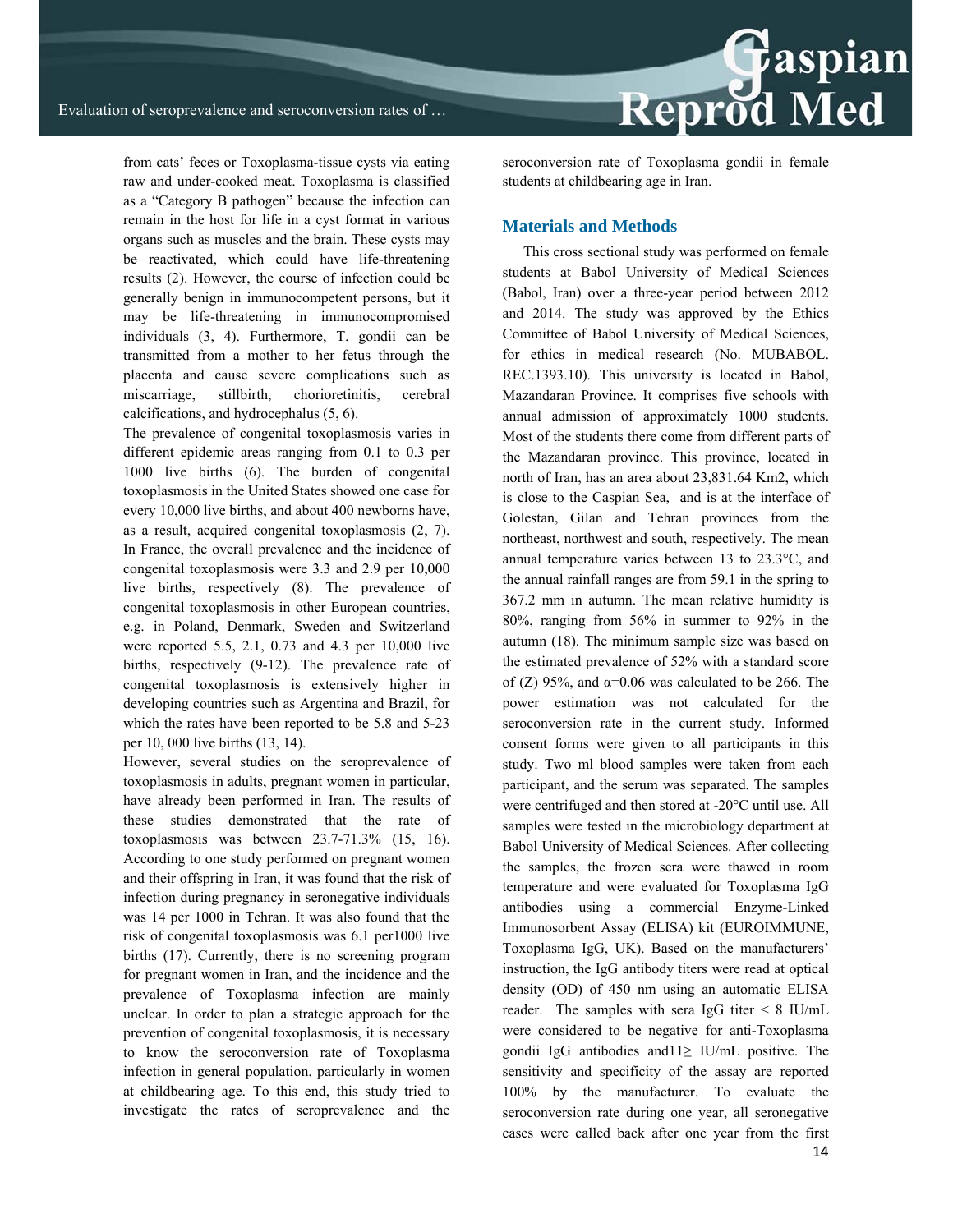| <b>Variables</b> | N   | (%)  | Anti-Toxoplasma (IgG) |           |                 |             | P-Value |
|------------------|-----|------|-----------------------|-----------|-----------------|-------------|---------|
|                  |     |      | <b>Positive</b>       |           | <b>Negative</b> |             |         |
|                  |     |      | N                     | (%)       | N               | (%)         |         |
| Overall          | 322 | 100  | 90                    | (28)      | 232             | (72)        |         |
| Age              | 313 | 100  |                       |           |                 |             |         |
| $\leq$ 21        | 228 | 72.8 | 62                    | (27.2)    |                 | 166 (72.8)  | 0.698   |
| >21              | 85  | 27.2 | 25                    | (29.4)    | 60(70.6)        |             |         |
| Locality*        | 308 | 100  |                       |           |                 |             |         |
| Yes              | 252 | 78.3 | 80                    | (31.7)    |                 | 172 (68.3)  | 0.004   |
| No               | 56  | 21.7 | $\tau$                | (12.5)    |                 | 49 (87.5)   |         |
| Soil Contact     | 191 | 100  |                       |           |                 |             |         |
| Yes              | 68  | 35.6 |                       | 21(30.9)  |                 | 47 $(69.1)$ | 0.334   |
| No.              | 123 | 64.4 |                       | 30(24.4)  |                 | 93 (75.6)   |         |
| Cat owner        | 194 | 100  |                       |           |                 |             |         |
| Yes              | 34  | 17.5 |                       | 13(38.2)  |                 | 21(61.8)    | 0.098   |
| No               | 160 | 82.5 |                       | 39 (24.4) |                 | 121(75.6)   |         |

**Table 1.** Association of certain socio-demographic variables with prevalence of anti- Toxoplasma gondii antibodies (IgG) in female students, Babol University of Medical Sciences, Babol, Iran.

\* Yes: From Mazandaran; No: From other provinces

blood sampling. Then, two ml blood samples were taken from each seronegative participant, and the ELISA test was repeated.

#### **Statistical analysis**

The data were analyzed by SPSS version 19.0. Chi-square was used to analyze the data at 95% confidence level. The P-value of less than 0.05 was considered significant.

#### **Results**

A total of 322 female students, with the mean age of 21±2.2 ranging from18 to 35, were participated for the purpose of this study. The majority of the participants, 252 (78.3%), were from Mazandaran province, where the present study was performed (Fig 1).

Overall, 90 (28%) cases were proved positive and 232 (72%) were negative for anti-Toxoplasma antibodies (IgG). The rate of infection was higher among female students from Mazandaran province (31.7 %) compared with those who were from other provinces (12.5%) (P=0.031) (Table1).

The highest prevalence in Mazandaran province was observed in participants from Gallogah (66.7%), which was followed by participants from Noor (50%), Jouibar (45.5%) and Mahmoodabad (37.5%), respectively (Fig. 1). Furthermore, we found that the prevalence of antiT. gondii antibodies (IgG) was higher in individuals who had contact with cats and soil compared with cases who had no contact with cats and soil (Table 1). 118 out of 232 seronegative subjects participated in the second part of the current study. The second blood samples were obtained after one year from the first blood sampling, and the presence of anti-Toxoplasma antibodies were evaluated. The Toxoplasma infection was found in 2.5% cases. All participants who were seroconverted for Toxoplasma infection were from the Mazandaran province. Also, they did not mention any symptoms and signs related to acute toxoplasmosis.

**Reprod Med** 

#### **Discussion**

The results revealed that 28% of female students were positive for anti- Toxoplasma gondii antibodies (IgG). This seropositivity rate is significantly lower than the rates reported in north of Iran (15, 19). Higher rates were reported for East Azarbaijan province (20) and Qazvin (21). However, the prevalence rates of Toxoplasma infection are varied in different parts of the world.

Reports, for instance, show that the prevalence rate in child bearing population is 48.6% in France (22), 51.4% in Saudi Arabia (23), 30.7% in Turkey (24), 92.5% in Ghana (25) and 88.6% in Ethiopia (26). In Iran, the prevalence rates of Toxoplasma infection in women at reproductive age were estimated to be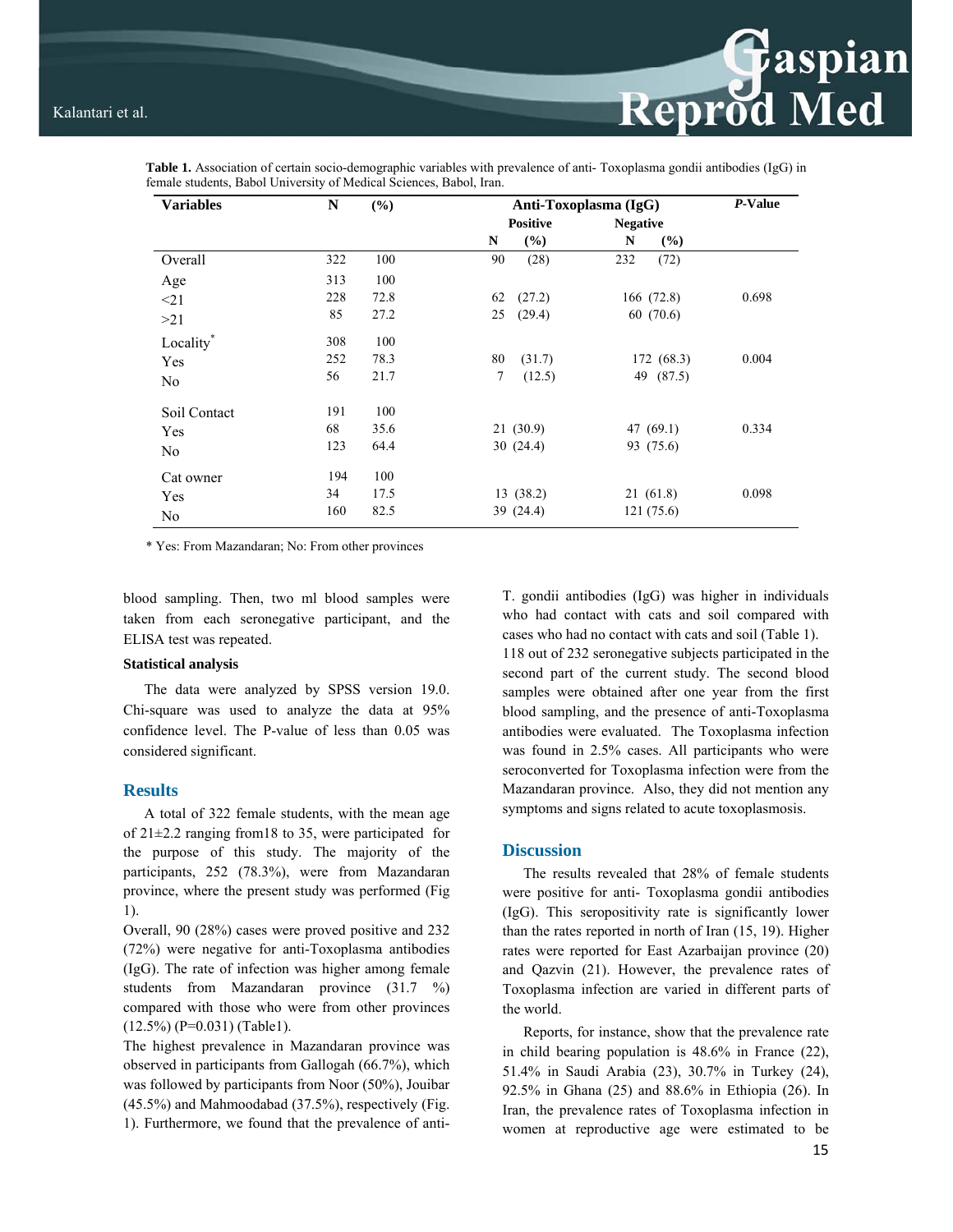

**Fig. 1:** Distribution of anti- Toxoplasma gondii antibodies (IgG) prevalence among female students came from different parts of the Mazandaran province. The prevalence rates were expressed as a percentage of the population came from each city (%).

54.13% in northwest provinces (16), 33.5% in Hamedan (27), 16% in Ajabshear (20), and 60.6% in Babol (15).

Many factors can affect the seroprevalence of toxoplasmosis in humans. These include climatic factors, anthropogenic reasons, underestimated cats, and the quality of water and sanitation coverage. Anthropogenic factors include dietary habits, economic and social factors, which could explain a large part of the variations in human seroprevalence (28). It is suggested that dietary habits such as the method of cooking meat, hygiene, the type of meat or vegetables consumed, and the washing of vegetables can play an important role in the rate of Toxoplasma infection. It should be mentioned that there is a noticeable change in the rate of Toxoplasma infection between our previous study and the present one (60.6% vs.28%) (15). This finding is in line with the result of another study which found that married women have a higher seroprevalence rate of toxoplasmosis than unmarried women (29).

The mean age of seropositive individuals  $(21.03\pm2.22)$  was approximately the same as the mean age of seronegative cases  $(20.97\pm 2.23)$ . There was also a slight increase in the prevalence rate among female students over 21 compared with those under 21 (29.4% vs 27.2%). There are many studies reporting that the seroprevalence of Toxoplasma infection can increase with age (1, 30, 31). With regard to age, the rate of infection can vary according to the country and socioeconomic level (28).

In the present study, we found a statistically significant difference in Toxoplasma infection between Mazandaran province and other parts of the country, which is consistent with the results of other studies. Several reports from different parts of Iran, with the population similar to ours, found lower seroprevalence rates of toxoplasmosis than those found in north of Iran (1, 16, 32). A possible explanation for that is the climate in Mazandaran province, which is very humid and relatively warm. It is worth mentioning that toxoplasmosis is more common in humid and warmer climates than in more arid climates, mountainous, and colder regions.

The findings of this study revealed that the seroconversion rate among susceptible women at childbearing age during one year, 2.5% (3 out of 118), was relatively high. The seroconversion rate of Toxoplasma infection can vary significantly from country to country. For example, seroconversion was obtained as zero and 2.4/1000 in pregnant women in Turkey (33) and in women aged 30 in France, respectively (34). In Iran (2002), the seroconversion rate of Toxoplasma gondii infection in pregnant women was 1.4% (17), and there have been no recent studies to evaluate the incidence of toxoplasmosis in susceptible populations.

We assume that soil contact may be the main risk factor for Toxoplasma gondii infection in our region. The finding, accordingly, showed that two out of three (66. 7%) seroconverted cases had soil contact history and experience in gardening. This result is consistent

Paspian

Reprod Med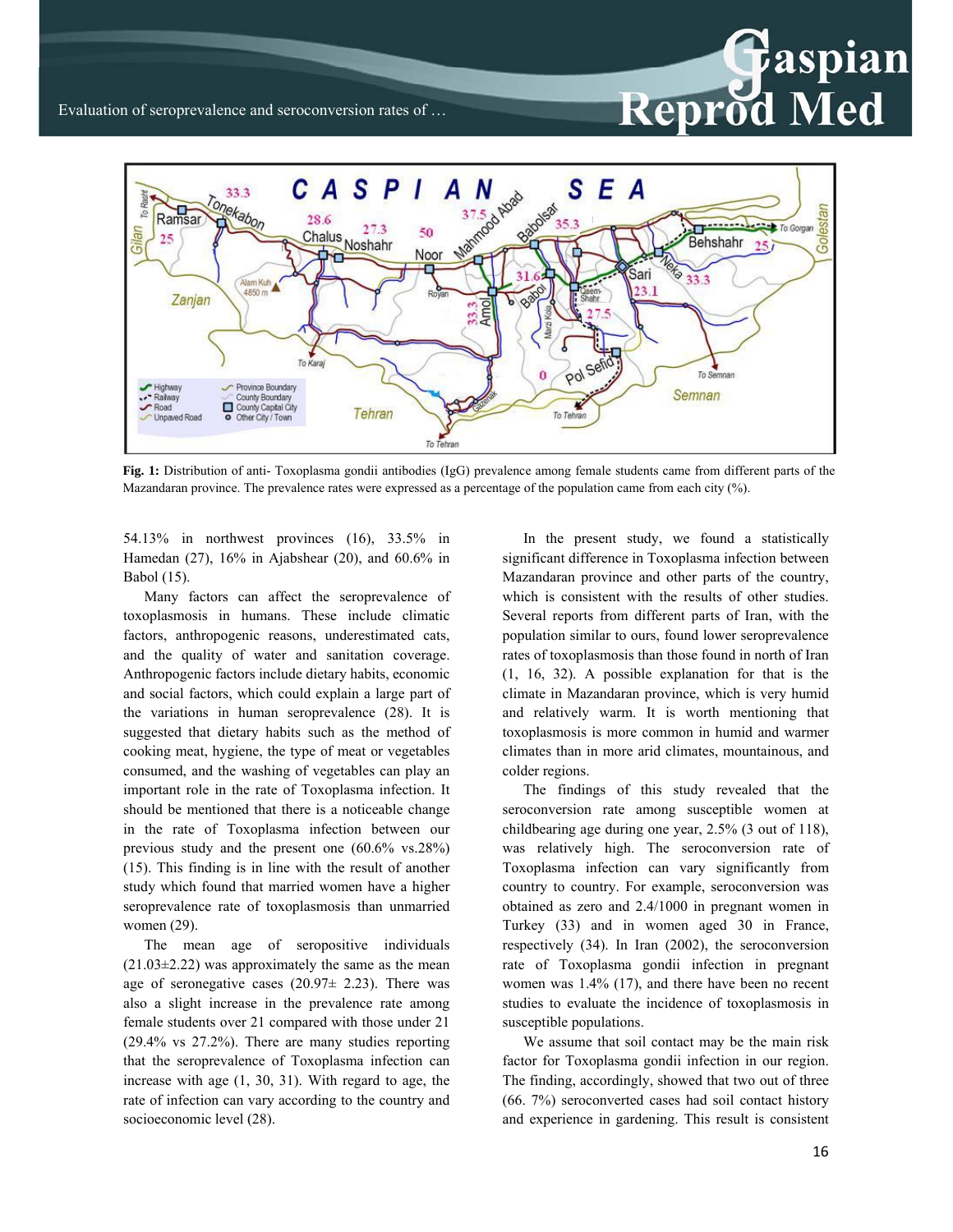

with the life cycle of the parasite. Many studies indicated that contact with the contaminated soil and the sporulated oocysts are the main cause of contamination (28).

The current study had some limitations such as a high level of missing cases for soil contact and cat ownership, and the small sample size of the seronegative population attending the evaluation of the seroconversion rate. Another limitation of this study was the evaluation of seroconversion of toxoplasmosis by IgG screening test.

In conclusion, this study demonstrated that more than two-third of female students were seronegative, and were, as a result, at risk of Toxoplasma gondii infection on contact. It also found a noticeable rate of seroconversion in female students. There is an urgent need for a national screening project to determine the seroconversion rate of Toxoplasma infection in women at childbearing age in Iran.

#### **Acknowledgements**

The authors are grateful to Ms Farideh Ghavipanjeh, at Para-Medical Faculty of Babol University of Medical Sciences, and also to Ms. Taraneh Ghaffari for their genuine assistance. We are also thankful to all personal at Cellular and Molecular Biology Research Center and all the students who participated in the present study.

## **Conflict of interest**

The authors have no conflicts of interest.

#### **References**

- 1. Daryani A, Sarvi S, Aarabi M, Mizani A, Ahmadpour E, Shokri A, et al. Seroprevalence of Toxoplasma gondii in the Iranian general population: A systematic review and meta-analysis. Acta tropica. 2014;137:185-194.
- 2. Oz HS. Maternal and congenital toxoplasmosis, currently available and novel therapies in horizon. Frontiers in microbiology. 2014;5:385.
- 3. Ahmadpour E, Daryani A, Sharif M, Sarvi S, Aarabi M, Mizani A, et al. Toxoplasmosis in immunocompromised patients in Iran: a systematic review and meta-analysis. The Journal of Infection in Developing Countries. 2014;8(12):1503-1510.
- 4. García-García C, Castillo-Álvarez F, Azcona-Gutiérrez JM, Herraiz MJ, Ibarra V, Oteo JA. Spinal cord toxoplasmosis in human immunodeficiency virus infection/acquired immunodeficiency

syndrome. Infectious Diseases. 2015;47(5):277-82. http://dx.doi.org/10.3109/00365548.2014.993421

Reprod Med

- 5. Sarkari B. Severe Congenital Toxoplasmosis, A Case Report and Strain Characterization. Case Rep Infect Dis. 2015:851085.
- 6. Kieffer F, Wallon M. Congenital toxoplasmosis. Handbook of clinical neurology. 2012;112:1099-101. PMID:23622316
- 7. Mead PS, Slutsker L, Dietz V, McCaig LF, Bresee JS, Shapiro C, et al. Food-related illness and death in the United States. Emerging infectious diseases. 1999;5(5):607.
- 8. Villena I, Ancelle T, Delmas C, Garcia P, Brezin A, Thulliez P, et al. Congenital toxoplasmosis in France in 2007: first results from a national surveillance system. Euro Surveill. 2010;15(25):19600.
- 9. Paul M, Petersen E, Pawlowski ZS, Szczapa J. Neonatal screening for congenital toxoplasmosis in the Poznań region of Poland by analysis of Toxoplasma gondii-specific IgM antibodies eluted from filter paper blood spots. Pediatr Infect Dis J. 2000;19(1):30-36.
- 10. Schmidt DR, Hogh B, Andersen O, Fuchs J, Fledelius H, Petersen E. The national neonatal screening programme for congenital toxoplasmosis in Denmark: results from the initial four years, 1999– 2002. Arch Dis Child. 2006;91(8):661-665.
- 11. Evengård B, Petersson K, Engman M, Wiklund S, Ivarsson S, Teär-Fahnehjelm K, et al. Low incidence of Toxoplasma infection during pregnancy and in newborns in Sweden. Epidemiol Iinfect. 2001;127(01):121-127.
- 12. Signorell LM, Seitz D, Merkel S, Berger R, Rudin C. Cord blood screening for congenital toxoplasmosis in northwestern Switzerland, 1982–1999. Pediatr Infect Dis J. 2006;25(2):123-128.
- 13. Dubey J, Lago E, Gennari S, Su C, Jones J. Toxoplasmosis in humans and animals in Brazil: high prevalence, high burden of disease, and epidemiology. Parasitology. 2012;139(11):1375- 1424.
- 14. Carral L, Kaufer F, Olejnik P, Freuler C, Durlach R. Prevention of congenital toxoplasmosis in a Buenos Aires hospital. Medicina. 2012;73(3):238- 242.
- 15. Kalantari N, Ghaffari S, Bayani M, Agapour R, Zeinalzadeh M, Gavipanjeh F, et al. Serological study of toxoplasmosis in pregnant women in the city of babol, northern IRAN. Journal of Ilam University of Medical Sciences, 2012-2013.2014.22(4):102-108.